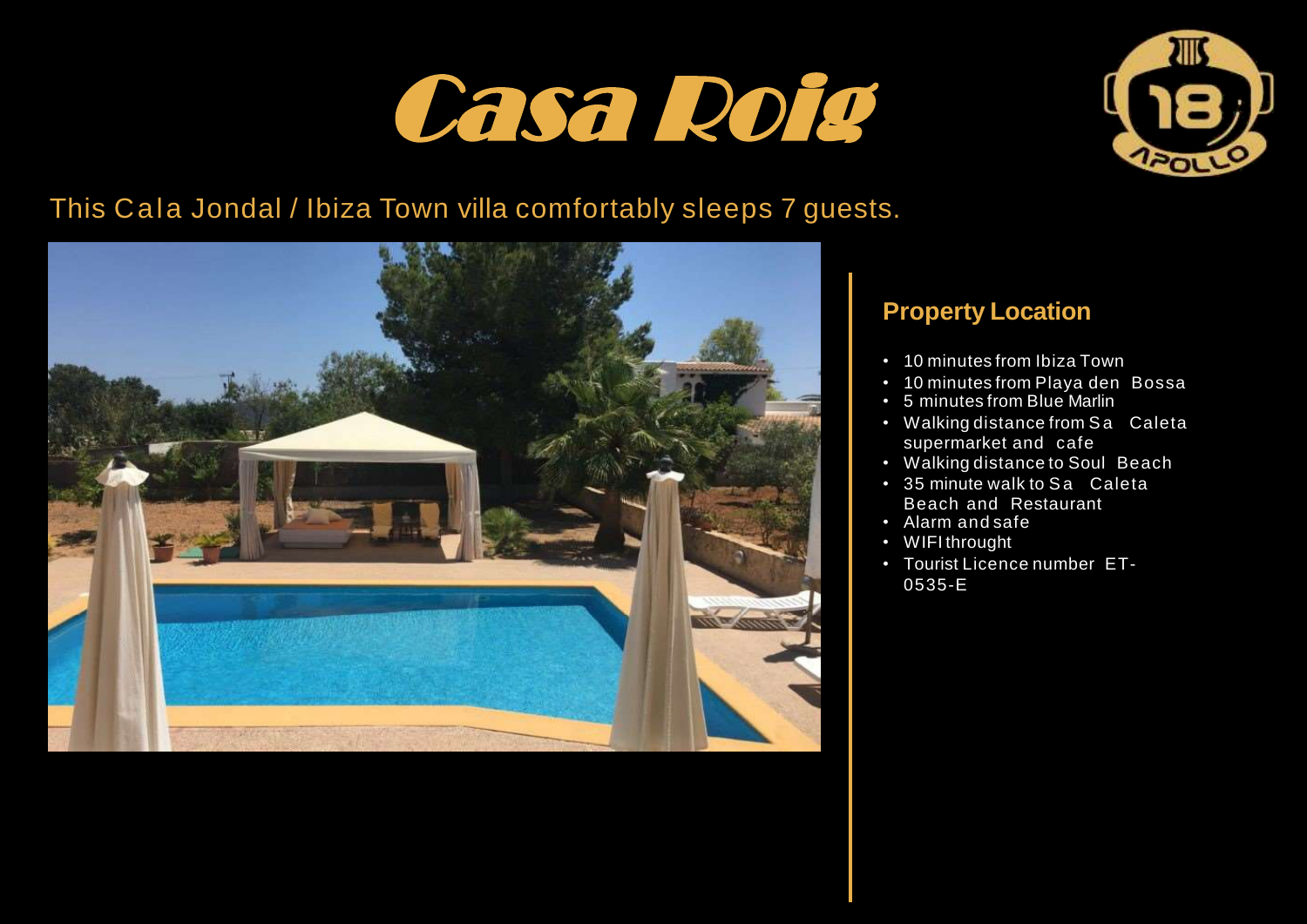



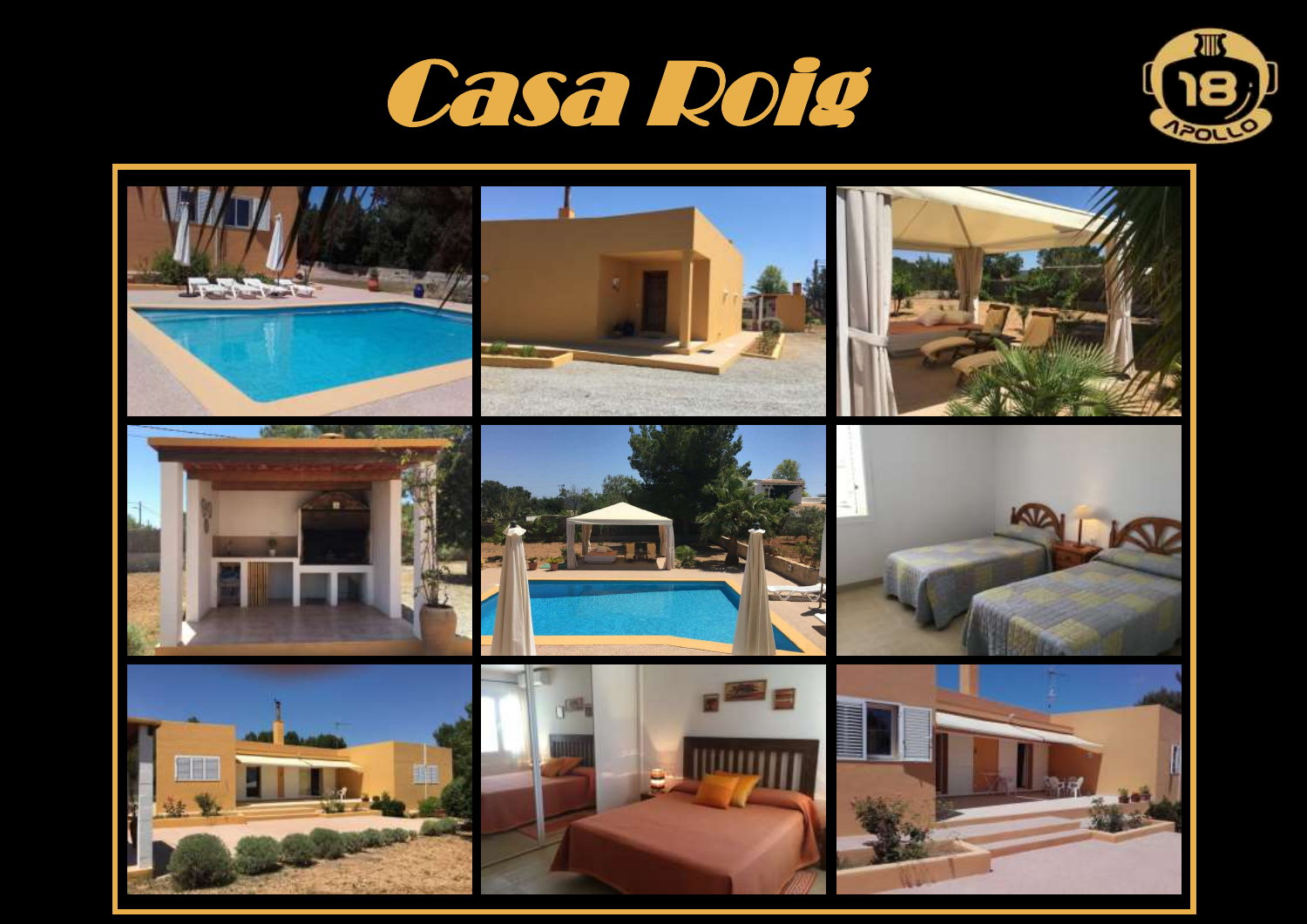# **Casa Roig** Casa Roig



## This Cala Jondal / Ibiza Town villa comfortably sleeps 7 guests.

#### **About CasaRoig**

Casa Roig is a beautiful villa in Ibiza with a private pool close to Blue Marlin. This wonderful villa is in the perfect location, only 10 minutes in a taxi to Playa den Bossa and Ibiza Town. It is also walking distance to Soul Beach and the infamous cafe supermarket near S a Caleta. You can also walk to one of the most beautiful beaches in Ibiza called Sa Caleta, where you can eat at one of the islands favourite and most renowned fish restaurants, also known as S a Caleta. The walk to S a Caleta is about 35 to 40 minutes but in a car, only 3 minutes drive. We do recommend clients to hire a car, but for those who do not want a car they can utilise our fabulous villa taxi service.

Casa Roig is perfect for families and groups wanting to have easy access across Ibiza.

#### **Casa Roig**

You enter Casa Roig through an electric gate where there is plenty of parking. The villa sits in a walled garden of about 3000 square meters. You enter the house from the main terrace into a large open plan living room and dining room that looks out across the garden and the pool. Two large sliding doors open up in the summer giving the living room a bright and airy feel. To the right are two good sized bedrooms both with air conditioning. There is one twin room and one double room, both bedrooms share a large family bathroom / shower and toilet. To the left of the living room is a well equiped kitchen with all the modern

amenities. There is also a large ensuite master bedroom with views over the garden. The villa has wifi throughout, a safe and a very good alarm system.

#### **Swimming Pooland Garden**

The living room leads directly onto a shaded terrace that overlooks the well kept garden and large swimming pool. The terrace has a family dining table which is perfect for "Alfresco" dining. There are steps down to the 12 meters by 4 meters swimming pool that has plenty of sunbeds, ideal for the long Ibiza summer days. Next to the pool is a purpose built BBQ and behind the house is a utility room with a washing machine. The garden is very well kept, with plenty of beautiful plants and fruit trees.

A beautiful villa in Ibiza with a private pool close to Blue Marlin. It's location is perfect and best of all it offers great value for money. Casa Roig is very well maintained and the ideal villa for small groups of friends, couples or families. W e highly recommend this beautiful villa.

#### **Property Location**

- 10 minutesfrom Ibiza Town
- 10 minutesfrom Playa den Bossa
- 5 minutesfrom Blue Marlin
- Walking distance from S a Caleta supermarket and cafe
- Walking distance to Soul Beach
- 35 minute walk to S a Caleta Beach and Restaurant
- Alarm and safe
- WIFIthrought
- Tourist Licence number ET-0535-E